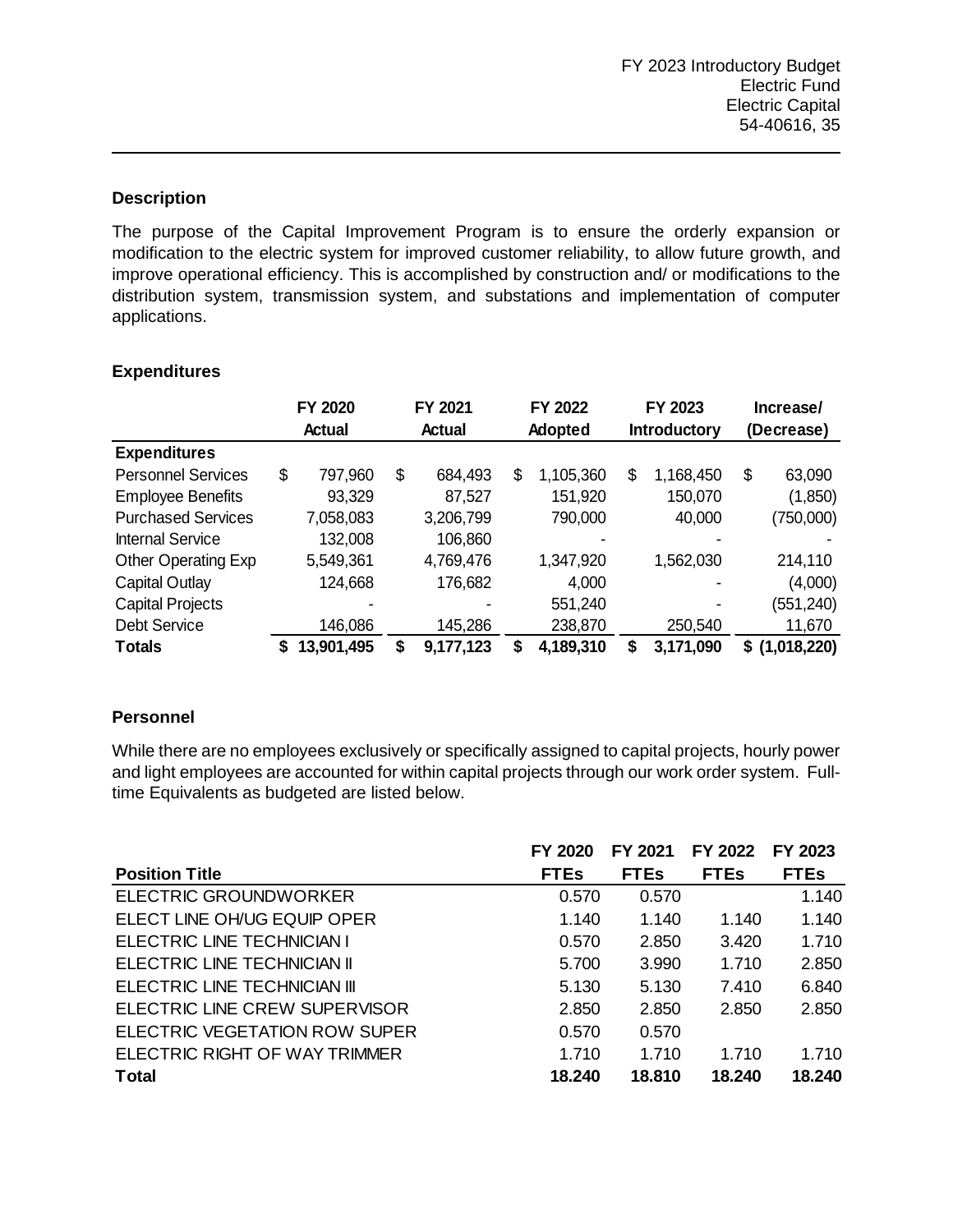The purpose of the Capital Improvement Program is to ensure the orderly expansion or modification to the electric system for improved customer reliability, to allow future growth, and improve operational efficiency. This is accomplished by construction and/ or modifications to the distribution system, transmission system, and substations and implementation of computer applications.

|                            |    | FY 2020<br>Actual | FY 2021<br>Actual |           | FY 2022<br>Adopted |           | FY 2023<br><b>Introductory</b> |           | Increase/<br>(Decrease) |               |
|----------------------------|----|-------------------|-------------------|-----------|--------------------|-----------|--------------------------------|-----------|-------------------------|---------------|
| <b>Expenditures</b>        |    |                   |                   |           |                    |           |                                |           |                         |               |
| <b>Personnel Services</b>  | \$ | 797,960           | \$                | 684,493   | \$                 | 1,105,360 | \$                             | 1,168,450 | \$                      | 63,090        |
| <b>Employee Benefits</b>   |    | 93,329            |                   | 87,527    |                    | 151,920   |                                | 150,070   |                         | (1,850)       |
| <b>Purchased Services</b>  |    | 7,058,083         |                   | 3,206,799 |                    | 790,000   |                                | 40,000    |                         | (750,000)     |
| <b>Internal Service</b>    |    | 132,008           |                   | 106,860   |                    | ٠         |                                |           |                         |               |
| <b>Other Operating Exp</b> |    | 5,549,361         |                   | 4,769,476 |                    | 1,347,920 |                                | 1,562,030 |                         | 214,110       |
| Capital Outlay             |    | 124,668           |                   | 176,682   |                    | 4,000     |                                |           |                         | (4,000)       |
| <b>Capital Projects</b>    |    |                   |                   |           |                    | 551,240   |                                |           |                         | (551, 240)    |
| <b>Debt Service</b>        |    | 146,086           |                   | 145,286   |                    | 238,870   |                                | 250,540   |                         | 11,670        |
| <b>Totals</b>              | S  | 13,901,495        |                   | 9,177,123 | S                  | 4,189,310 | S                              | 3,171,090 |                         | \$(1,018,220) |

# **Expenditures**

# **Personnel**

While there are no employees exclusively or specifically assigned to capital projects, hourly power and light employees are accounted for within capital projects through our work order system. Fulltime Equivalents as budgeted are listed below.

|                               | FY 2020     | FY 2021     | FY 2022     | FY 2023     |
|-------------------------------|-------------|-------------|-------------|-------------|
| <b>Position Title</b>         | <b>FTEs</b> | <b>FTEs</b> | <b>FTEs</b> | <b>FTEs</b> |
| <b>ELECTRIC GROUNDWORKER</b>  | 0.570       | 0.570       |             | 1.140       |
| ELECT LINE OH/UG EQUIP OPER   | 1.140       | 1.140       | 1.140       | 1.140       |
| ELECTRIC LINE TECHNICIAN I    | 0.570       | 2.850       | 3.420       | 1.710       |
| ELECTRIC LINE TECHNICIAN II   | 5.700       | 3.990       | 1.710       | 2.850       |
| ELECTRIC LINE TECHNICIAN III  | 5.130       | 5.130       | 7.410       | 6.840       |
| ELECTRIC LINE CREW SUPERVISOR | 2.850       | 2.850       | 2.850       | 2.850       |
| ELECTRIC VEGETATION ROW SUPER | 0.570       | 0.570       |             |             |
| ELECTRIC RIGHT OF WAY TRIMMER | 1.710       | 1.710       | 1.710       | 1.710       |
| <b>Total</b>                  | 18.240      | 18.810      | 18.240      | 18.240      |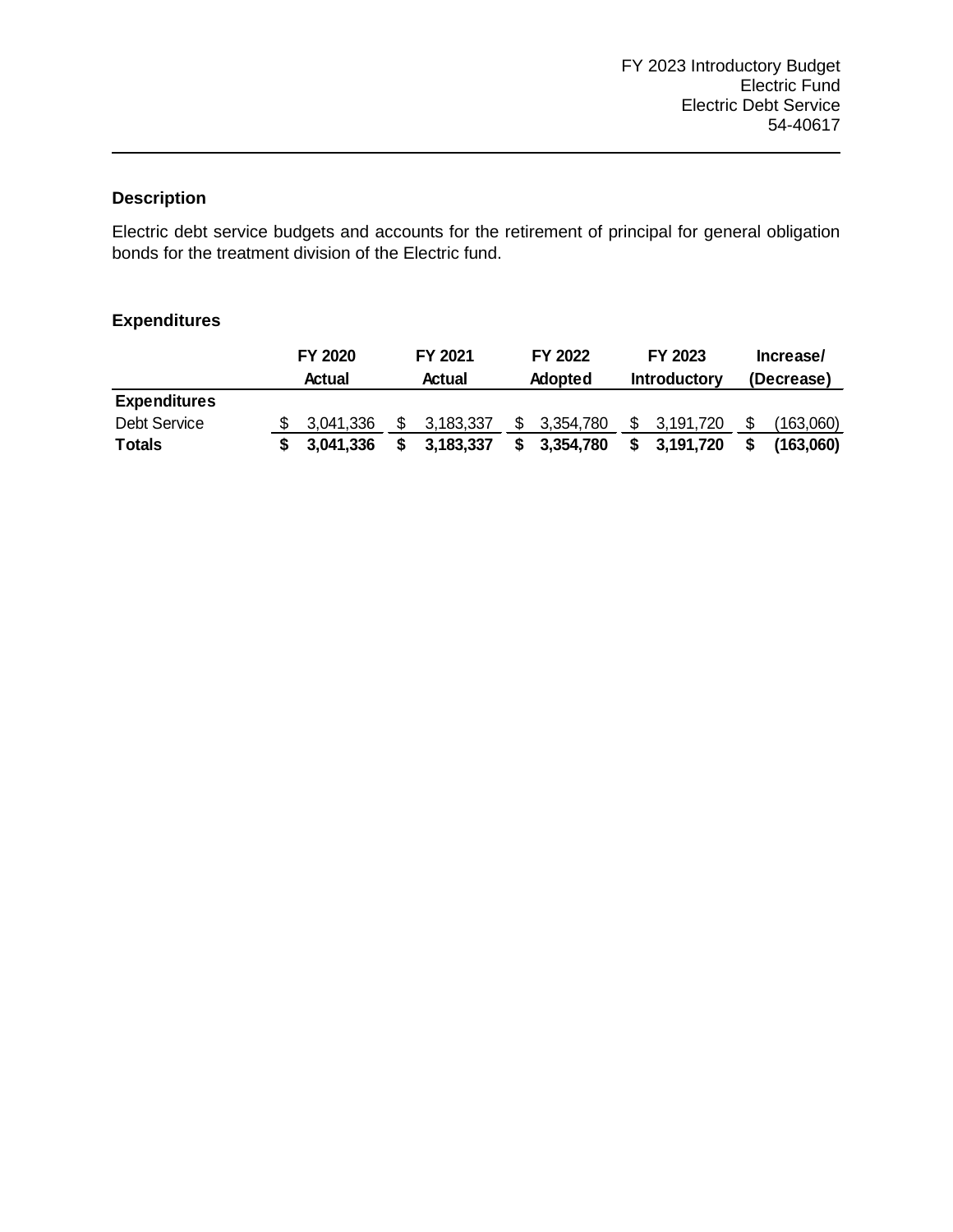Electric debt service budgets and accounts for the retirement of principal for general obligation bonds for the treatment division of the Electric fund.

# **Expenditures**

|                     | FY 2020<br><b>Actual</b> | FY 2021<br>FY 2022<br>Actual<br><b>Adopted</b> |           | FY 2023<br><b>Introductory</b> |   | Increase/<br>(Decrease) |  |           |
|---------------------|--------------------------|------------------------------------------------|-----------|--------------------------------|---|-------------------------|--|-----------|
| <b>Expenditures</b> |                          |                                                |           |                                |   |                         |  |           |
| Debt Service        | 3,041,336                |                                                | 3,183,337 | 3.354.780                      |   | 3,191,720               |  | (163,060) |
| <b>Totals</b>       | \$3,041,336              |                                                | 3,183,337 | 3,354,780                      | S | 3,191,720               |  | (163,060) |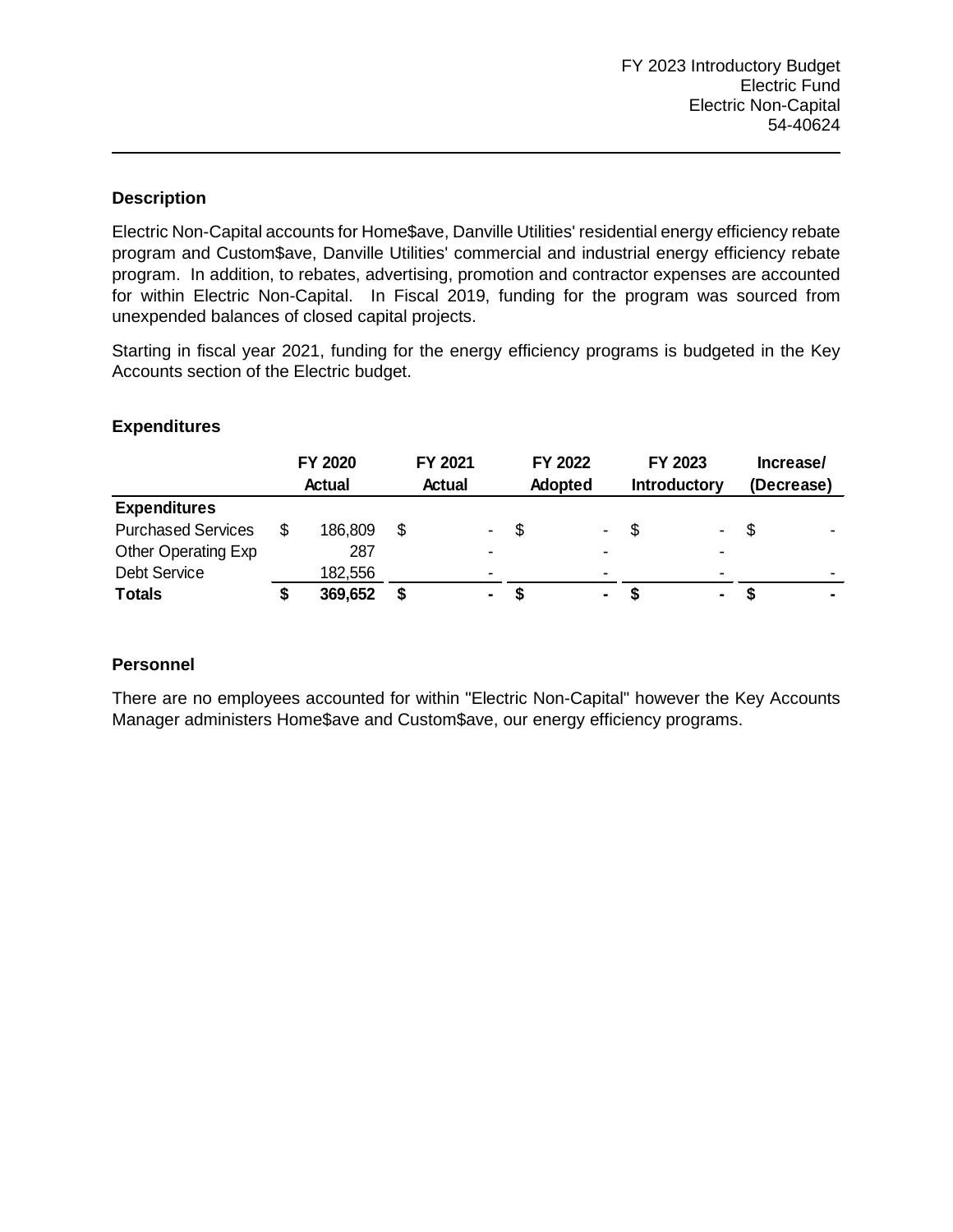Electric Non-Capital accounts for Home\$ave, Danville Utilities' residential energy efficiency rebate program and Custom\$ave, Danville Utilities' commercial and industrial energy efficiency rebate program. In addition, to rebates, advertising, promotion and contractor expenses are accounted for within Electric Non-Capital. In Fiscal 2019, funding for the program was sourced from unexpended balances of closed capital projects.

Starting in fiscal year 2021, funding for the energy efficiency programs is budgeted in the Key Accounts section of the Electric budget.

|                           | FY 2020       | FY 2021 |                 | FY 2022        |                          | FY 2023             |                | Increase/  |                          |
|---------------------------|---------------|---------|-----------------|----------------|--------------------------|---------------------|----------------|------------|--------------------------|
|                           | <b>Actual</b> | Actual  |                 | <b>Adopted</b> |                          | <b>Introductory</b> |                | (Decrease) |                          |
| <b>Expenditures</b>       |               |         |                 |                |                          |                     |                |            |                          |
| <b>Purchased Services</b> | 186,809       |         | $\sim$ 10 $\pm$ | -\$            | $\blacksquare$           | -S                  | $\blacksquare$ |            |                          |
| Other Operating Exp       | 287           |         | $\blacksquare$  |                | $\overline{\phantom{a}}$ |                     | $\blacksquare$ |            |                          |
| Debt Service              | 182,556       |         | $\blacksquare$  |                | $\blacksquare$           |                     | $\,$           |            | $\overline{\phantom{0}}$ |
| <b>Totals</b>             | 369,652       |         | $\blacksquare$  | S              | ۰                        |                     | ۰.             |            | $\blacksquare$           |

# **Expenditures**

# **Personnel**

There are no employees accounted for within "Electric Non-Capital" however the Key Accounts Manager administers Home\$ave and Custom\$ave, our energy efficiency programs.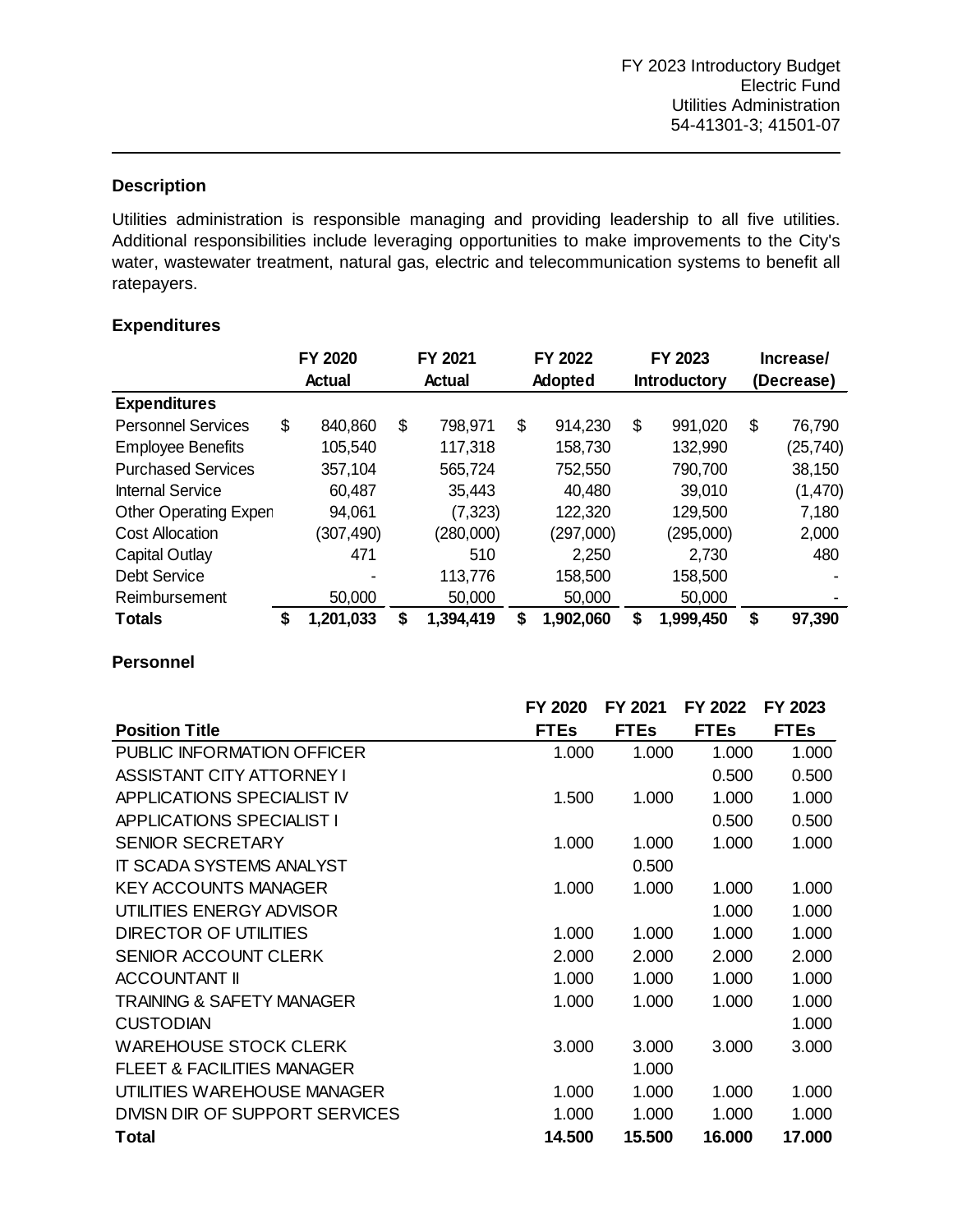Utilities administration is responsible managing and providing leadership to all five utilities. Additional responsibilities include leveraging opportunities to make improvements to the City's water, wastewater treatment, natural gas, electric and telecommunication systems to benefit all ratepayers.

| <b>Expenditures</b> |
|---------------------|
|---------------------|

|                              | FY 2020 |            | FY 2021 |           | FY 2022 |           | FY 2023             |           | Increase/  |           |
|------------------------------|---------|------------|---------|-----------|---------|-----------|---------------------|-----------|------------|-----------|
|                              |         | Actual     | Actual  |           |         | Adopted   | <b>Introductory</b> |           | (Decrease) |           |
| <b>Expenditures</b>          |         |            |         |           |         |           |                     |           |            |           |
| <b>Personnel Services</b>    | \$      | 840,860    | \$      | 798,971   | \$      | 914,230   | \$                  | 991,020   | \$         | 76,790    |
| <b>Employee Benefits</b>     |         | 105,540    |         | 117,318   |         | 158,730   |                     | 132,990   |            | (25, 740) |
| <b>Purchased Services</b>    |         | 357,104    |         | 565,724   |         | 752,550   |                     | 790,700   |            | 38,150    |
| <b>Internal Service</b>      |         | 60,487     |         | 35,443    |         | 40,480    |                     | 39,010    |            | (1,470)   |
| <b>Other Operating Expen</b> |         | 94,061     |         | (7, 323)  |         | 122,320   |                     | 129,500   |            | 7,180     |
| <b>Cost Allocation</b>       |         | (307, 490) |         | (280,000) |         | (297,000) |                     | (295,000) |            | 2,000     |
| <b>Capital Outlay</b>        |         | 471        |         | 510       |         | 2,250     |                     | 2,730     |            | 480       |
| <b>Debt Service</b>          |         | ٠          |         | 113,776   |         | 158,500   |                     | 158,500   |            |           |
| Reimbursement                |         | 50,000     |         | 50,000    |         | 50,000    |                     | 50,000    |            |           |
| <b>Totals</b>                | \$      | 1,201,033  | \$      | 1,394,419 | \$      | 1,902,060 | \$                  | 1,999,450 | \$         | 97,390    |

**Personnel**

|                                       | FY 2020     | FY 2021     | FY 2022     | FY 2023     |
|---------------------------------------|-------------|-------------|-------------|-------------|
| <b>Position Title</b>                 | <b>FTEs</b> | <b>FTEs</b> | <b>FTEs</b> | <b>FTEs</b> |
| PUBLIC INFORMATION OFFICER            | 1.000       | 1.000       | 1.000       | 1.000       |
| <b>ASSISTANT CITY ATTORNEY I</b>      |             |             | 0.500       | 0.500       |
| APPLICATIONS SPECIALIST IV            | 1.500       | 1.000       | 1.000       | 1.000       |
| <b>APPLICATIONS SPECIALIST I</b>      |             |             | 0.500       | 0.500       |
| <b>SENIOR SECRETARY</b>               | 1.000       | 1.000       | 1.000       | 1.000       |
| IT SCADA SYSTEMS ANALYST              |             | 0.500       |             |             |
| <b>KEY ACCOUNTS MANAGER</b>           | 1.000       | 1.000       | 1.000       | 1.000       |
| UTILITIES ENERGY ADVISOR              |             |             | 1.000       | 1.000       |
| DIRECTOR OF UTILITIES                 | 1.000       | 1.000       | 1.000       | 1.000       |
| <b>SENIOR ACCOUNT CLERK</b>           | 2.000       | 2.000       | 2.000       | 2.000       |
| <b>ACCOUNTANT II</b>                  | 1.000       | 1.000       | 1.000       | 1.000       |
| TRAINING & SAFETY MANAGER             | 1.000       | 1.000       | 1.000       | 1.000       |
| <b>CUSTODIAN</b>                      |             |             |             | 1.000       |
| <b>WAREHOUSE STOCK CLERK</b>          | 3.000       | 3.000       | 3.000       | 3.000       |
| <b>FLEET &amp; FACILITIES MANAGER</b> |             | 1.000       |             |             |
| UTILITIES WAREHOUSE MANAGER           | 1.000       | 1.000       | 1.000       | 1.000       |
| DIVISN DIR OF SUPPORT SERVICES        | 1.000       | 1.000       | 1.000       | 1.000       |
| <b>Total</b>                          | 14.500      | 15.500      | 16.000      | 17.000      |